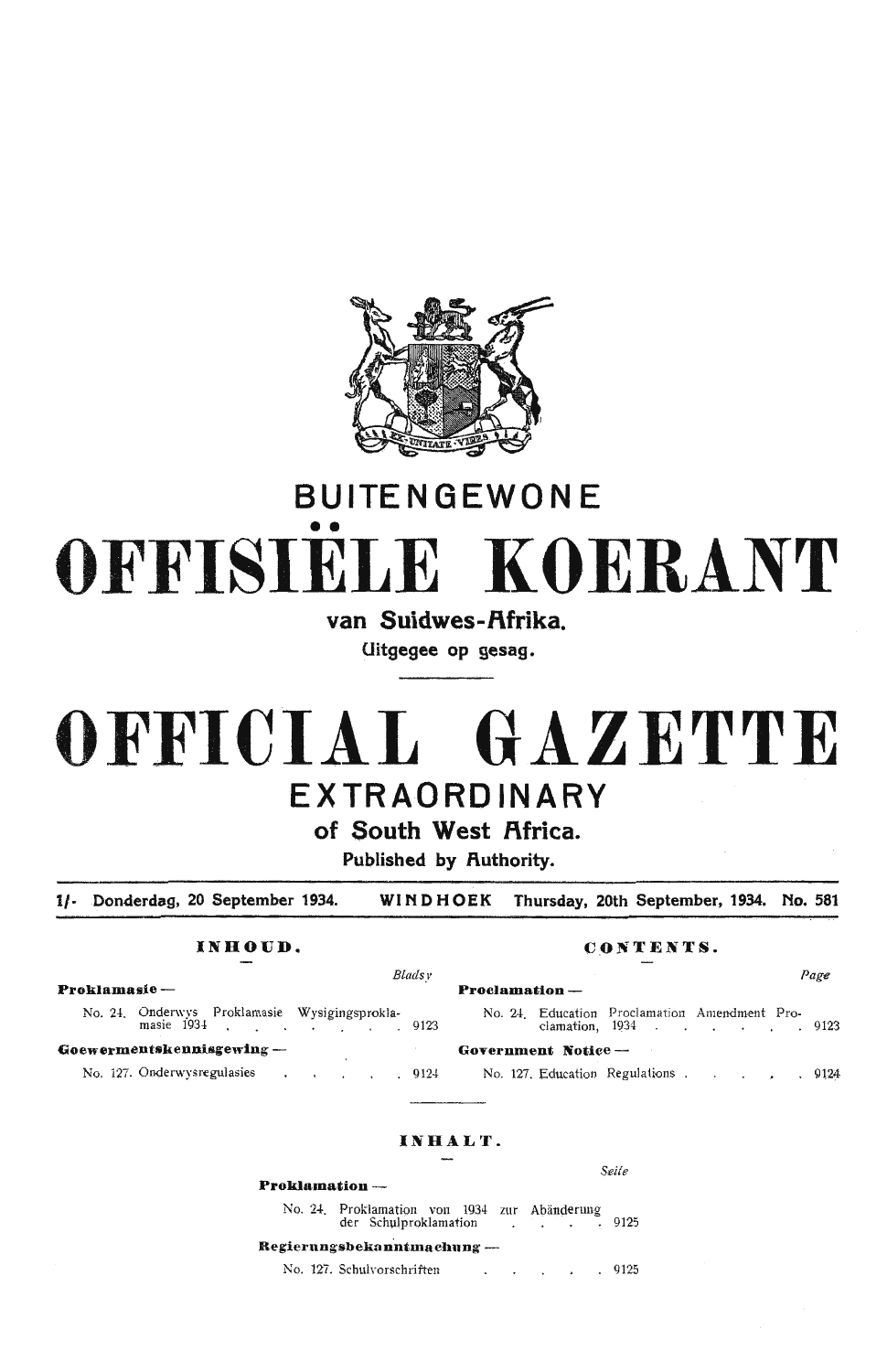#### **PROKLAJIASIE**

#### **VAN** SY EDELE DAVID GIDEON CONRADIE, ADMINISTRATEUR VAN SUIDWES-AFRIKA.

No. 24 van 1934.)

NADEMAAL dit wenslik is om die wet betreffende openbare onderwys te wysig;

SO IS DIT dat ek, ingevolge en kragtens die bevoegd- hede my verleen, hierby proklameer, verklaar en bekendmaak as volg:-

1. In hierdie Proklamasie beteken die uitdrukking "die Hoofproklamasie" die Onderwys Proklamasie 1926 (Prokla- masie No. 16 van 1926), soos gewysig by die Onderwys Proklamasie Wysigings-proklamasie 1927 (Proklamasie No. 24 van 1927), die Onderwys Proklamasie Verder Wysigingsproklamasie 1931 (Proklamasie No. 38 van 1931) en die Onderwys Proklamasie Wysigingsproklamasie 1933 (Proklamasie No. **12** van 1933).

2. Subartikel (1) van artikel *negen-en-veertig* van die Hoofproklamasie word hierby gewysig-

- (1) deur die invoeging van die woorde "Politieke of" na die woord "oor" wat in die eerste reël van paragraaf (j) voorkom;
- (2) deur die invoeging van die volgende nuwe paragraaf na paragraaf (j):--
	- $``of$
	- (k) 'n lid is of word van enige politieke organisasie of aktief deelneem in politieke sake".

3. Subartikel (c) van artikel een-honderd en sewentien van die Hoofproklamasie word hierby geskrap en deur die<br>volgende nuwe subartikel vervang:—

"(c) om di,e goedkeuring van die Direkteur te verkry vir die aanstelling van elke onderwyser wat hy voomemens is om \_vir sodanige skool in diens te neem, en om die Direkteur van 'n afskrif van die kontrak waaronder sodanige onderwyser dan in diens geneem is, te voor-<br>sien, of, waar geen skriftelike kontrak bestaan nie, van<br>'n volledige opgawe van die terme en voorwaardes waaronder hy dan in diens geneem is."

4. Subartikel (2) van artikel *vier-en-sestig* van die Hoofproklamasie soos gewysig by artikel *nege* van die Onderwys Proklamasie Verder Wysigingsproklamasie 1931 (Proklamasie No. 38 van 1931) word hierby verder gewysig deur skrapping van die woord "voor" in die vierde reël van die<br>Afrikaanse teks en die vervanging daarvan deur die woord "na".

5. Hierdie Proklamasie kan vir alle doeleindes aangehaal word as die Onderwys Proklamasie Wysigingsproklamasie 1934.

#### GOD BEHOEDE DIE KONING.

Gegee onder my hand en seël te Windhoek op hierdie 19de dag van September 1934.

> D. G. CONRADIE, *Administrateur.*

#### **PROCLAMATION**

#### By HIS HONOUR DAVID GIDEON CONRADIE, ADMINISTRATOR OF SOUTH WEST AFRICA

No. 24 of 1934.]

WHEREAS it is desirable to amend the law relating to public education;

NOW THEREFORE, under and by virtue of the powers in me vested, I do hereby proclaim, declare and make known as follows:-

1. In this Proclamation the expression "the principal Proclamation" means the Education Proclamation, 1926 (Pro- - clamation No. 16 of 1926), as amended by the Education Proclamation Amendment Proclamation, 1927 (Proclamation 24 of 1927), the Education Proclamation Further Amendment Proclamation, 1931 (Proclamation No. 38 of 1931), and the Education Proclamation Amendment Proclamation, 1933 (Proclamation No. 12 of 1933).

2. Sub-section (1) of. section *forty-nine* of the principal Proclamation is hereby amended-

- $(1)$  by the insertion of the words "political or" after the word "on" in paragraph (j);
- (2) by the insertion of the following new paragraph after  $\text{param}$   $(i)$  :-

 $''$ or

(k) is or becomes a member of any political organisation or takes an active part in political matters."

3. Sub-section (c) of section *one hundred and seventeen* of the principal Proclamation is hereby deleted and the following new sub-section substituted therefor:-

 $"$ (c) to obtain the approval of the Director for the appointment of every teacher whom it is proposed to employ at such school, and to furnish the Director with a copy of the contract under which such teacher is then employed, or where no written contract is entered into, with a complete statement of the terms and conditions under a complete statement of the terms and conditions under<br>which he is then employed."

4. Sub-section (2) of section *sixty-four* of the principal Proclamation, as amended by section *nine* of the Education Proclamation Further Amendment. Proclamation, 1931 (Pro- clamation No. 38 of 1931), is hereby further amended by deleting the word "voor" occurring in the fourth line of the Afrikaans version, and substituting therefor the word  $n<sub>n</sub>$ ".

5. This Proclamation may be cited for all purposes **as**  the Education Proclamation Amendment Proclamation, 1934.

### 'GOD SAVE THE KING.

Given under my hand and seal at Windhoek this 19th day of September, 1934.

D. G. CONRADIE,

*Admi,,istrato.r ..*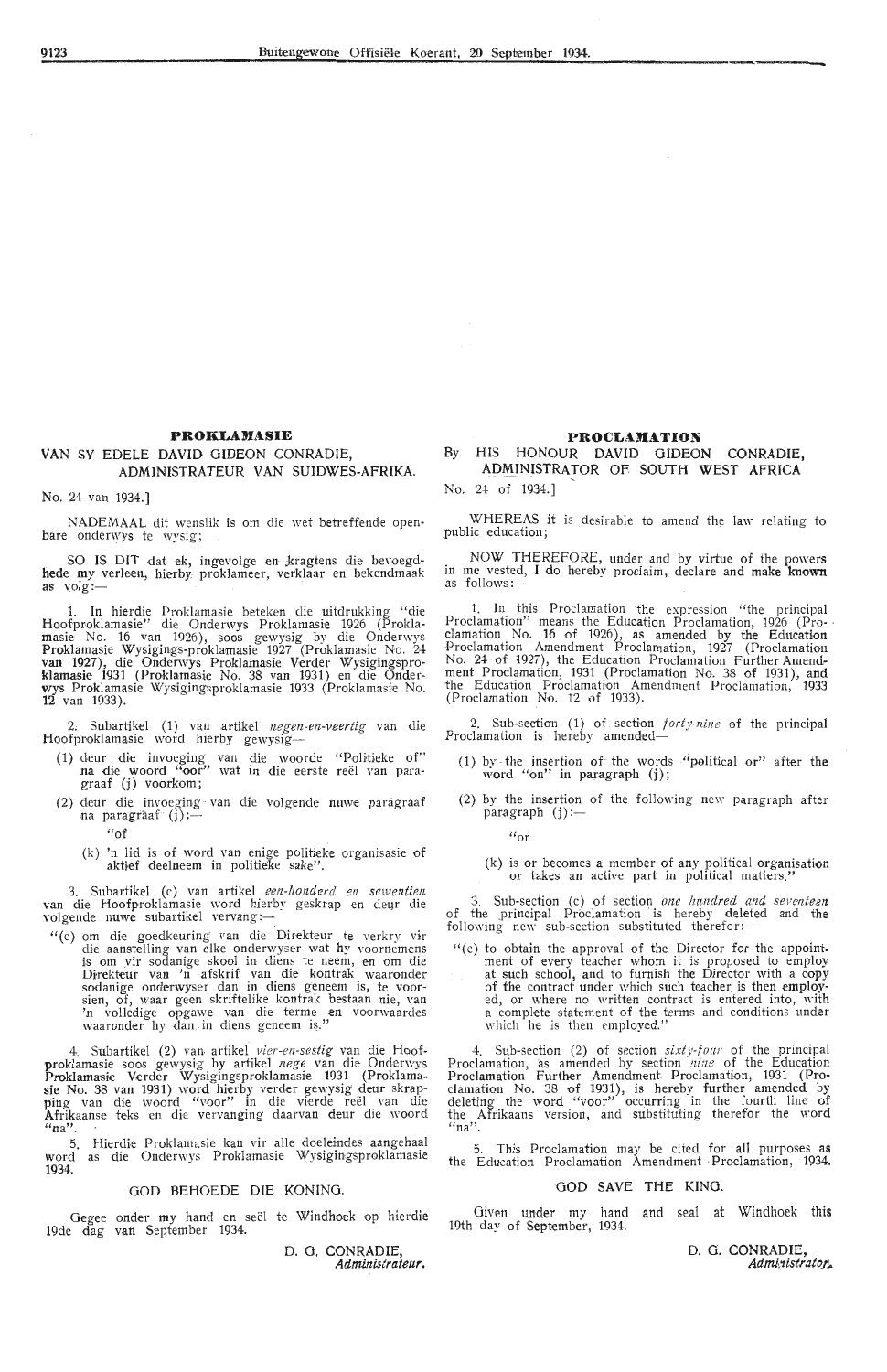## **Goewermentskennisgewing.**

Die volgende Goewermentskennisgewing word vir algemene informasie gepubliseer.

F. P. COURTNEY CLARKE, *Sekretaris van Suidwes-Af rika.*  Kantoor van die Administrateur,

Windhoek.

#### ONDERWYSREOULASIES.

Dit het die Administrateur behaag om, ingevolge en krag-<br>tens die bevoegdhede hom verleen by artikel eenhonderd<br>ses-en-vyftig van die Onderwysproklamasie 1926 (Proklama-<br>sie No. 16 van 1926) en artikel drie van die Territ wat as één gelees moet word met die regulasies gepubliseer<br>onder Goewermentskennisgewing No. 129, gedateer die dertiende dag van September 1926, soos gewysig by Goewermentskennisgewings Nos. 66 van 1928, 18 van 1930, 212<br>van 1930 en 61 van 1931 en by Proklamasie No. 20 van 1931 van 1930 en 61 v<br>soos voormeld:—

28. Regulasie *ses* word hierby herroep en deur die volgende nuwe regulasie vervang:-

"6. Die territoriale toelae vir onderwyser3 in skole <sup>to</sup>. Die territoriale toeiae vir olderwysers in Regerings-kleurling-<br>skole, blanke kinders, onderwysers in erkende sendingspleidingskole en<br>sendingopleidingskole en nie-blanke onderwysers in er-<br>kende sendingskole vir kle wyseresse word vir die doel van territoriale toelaag behandel soos ongehude onderwysers".

29. Regulasies tien en twaalf word hierby herroep.

30. Regulasie dertien word hierby herroep en deur die volgende nuwe regulasie vervang:

"13. Matrones is geregtig op dieselfde voorregte ten opsigte van reis- en onderhoudstoelae, territoriale toelae en vry spoorwegkaartjies soos onderwysers'

31. 'n Onderwyser is eenmaal in elke Kalenderjaar op '<sub>'</sub>n tydstip wat deur die Direkteur goedgekeur moet word,<br>geregtig op 'n vry eerste klas reiskaartjie van die stasie maaste by die skool waar hy in diens geneem is, na enige<br>stasie in die Gebied of na de Aar vir homself en vir elke lid<br>van sy familie wat by hom woon en volkome van hom afhanklik is en vir 'n Kindermeid indien sy familie 'n kind insluit, wat in die arms gedrae moet word.

## Government Not:

The following Government Notice is published for general information.

Administrator's Office, Windhoek.

F. P. COURTNEY CLARKE Secretary for South West Africa.

No. 127.] [19 September 1934. No. 127.) [ 19th September, 1934.

#### EDUCATION REGULATIONS.

The Administrator has been pleased, under and by virtue of the powers in him vested by section *one hundred and fifty-six* of the Education Proclamation, 1926 (Proclamation<br>No. 16 of 1926), and section *three* of the Territorial Allowance (Teachers and Matrons) Proclamation, 1931 (Proclamation<br>No. 20 of 1931), to make the following regulations to be read as one with the regulations published under Government Notice No. 129, dated the thirteenth day of September, 1926, as amended by Oovernment Notices Nos. 66 of 1928, 18 of 1930, 212 of 1930, and 61 of 1931, and by Proclamation No.  $20$  of 1931 aforesaid: $-$ 

28. Regulation *six* is hereby repealed and the following new regulation substituted therefor:---

"6. The rates of territorial allowance for teachers in schools for European children, teachers in Government coloured schools, European teachers in recognised mission schools and mission training schools and non-<br>European teachers in recognised mission schools for<br>coloured pupils, shall be one-half the rates of territorial<br>allowance drawn by officers of the Public Service serving under the Administration, all female teachers<br>being treated as unmarried teachers for the purpose of territorial allowance."

29. Regulations ten and twelve are hereby repealed.

30. Regulation thirteen is hereby repealed and the following new regulation substituted therefor:-

"13. Matrons shall be entitled to the same privileges in regard to travelling and subsistence allowances, territorial allowances, and free rail warrants as teachers."

31. A teacher shall be entitled once in every calendar year at a time to be approved by the Director to a free first class rail warrant from the station nearest to the school at which he is employed to any station in the Territory or to De Aar for himself and for each member of his family residing with and entirely dependent upon him, and for a nurse if his family includes an infant in arms.